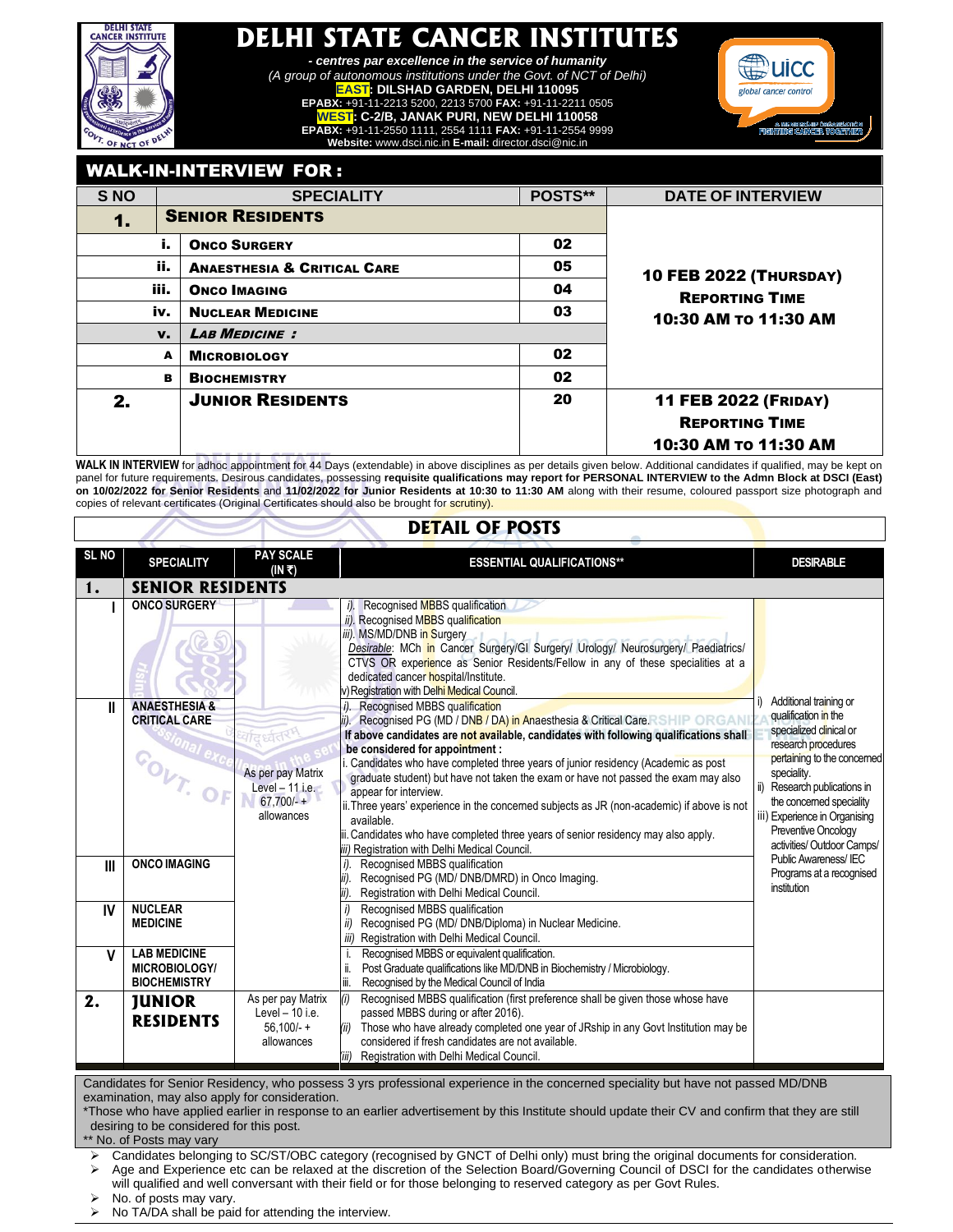*DIRECTOR,* **DSCI**

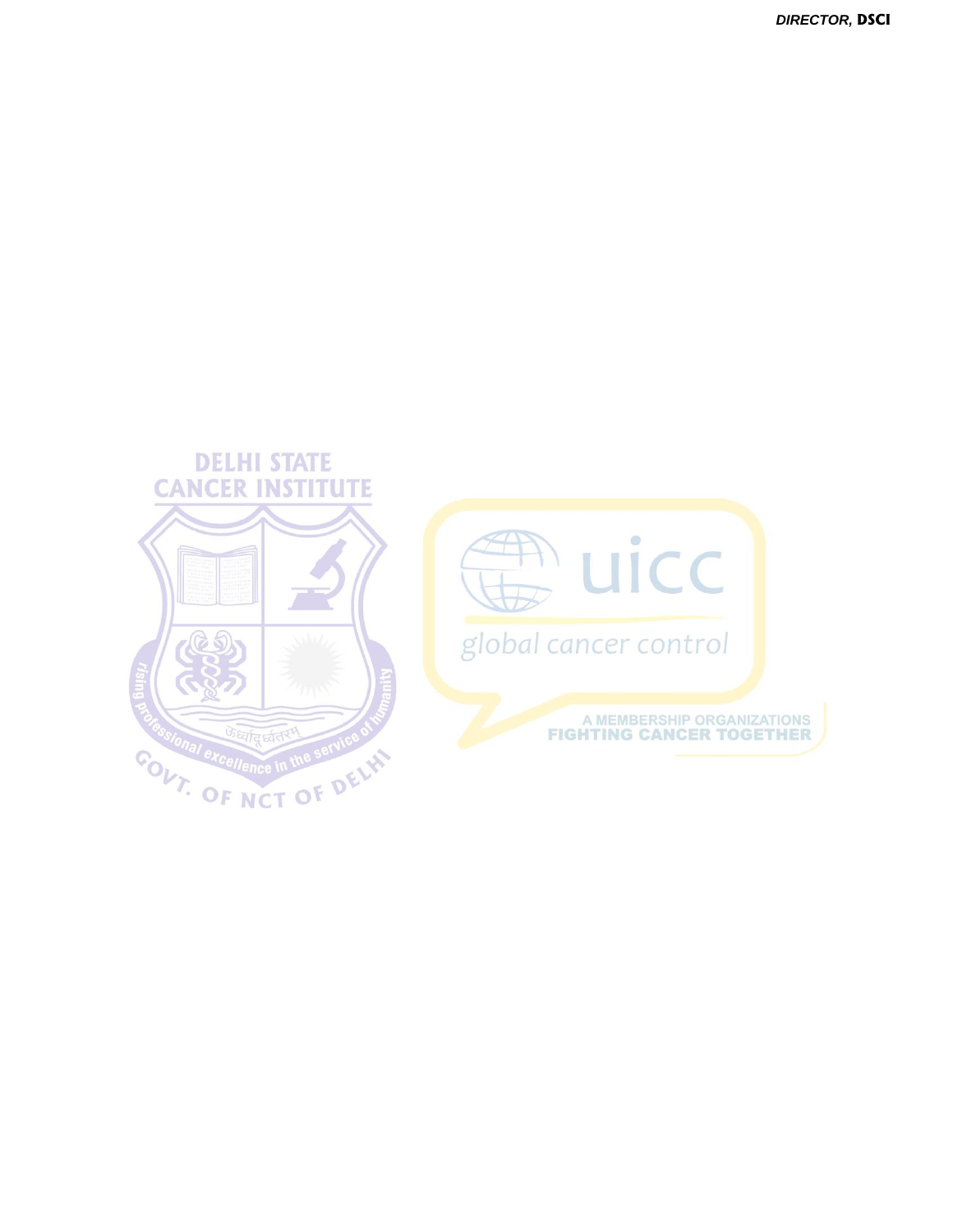# **RECRUITMENT RULES**

### **1. SENIOR RESIDENTS**

- **1). Pay Scale:** As per Pay Matrix Level 11 i.e. 67,700/- + allowances
- **2). Upper Age Limit:** Not more than 37 years for SRs as on date of interview (Vide Order no. F No. DHF&W/ Q015/57/2016-HR-Medical-Secy(H&FW)/CDNo.#112425062/2413-16 dated 04.07.2018)**;**

### **1) ONCO SURGERY**

#### **Qualifications***:*

- *i).* Recognised MBBS qualification
- *ii).* MS/MD/DNB in Surgery
- *iii).* Registration with Delhi Medical Council.

#### **Experience:**

#### **Desirable:**

- i. MCh in Cancer Surgery / GI Surgery/ Urology / Neurosurgery /Paediatrics/ CTVS OR three years working experience as Senior Residents/Fellow in any of these specialities at a dedicated cancer hospital/Institute.
- ii. Additional training or qualification in the specialized clinical or research procedures pertaining to oncology.
- iii. Research publications in the concerned speciality.

### **2) ANAESTHESIA & CRITICAL MEDICINE**

### **Qualification:**

- *i).* MBBS or equivalent qualification recognised by MCI
- *ii).* Post Graduate qualifications like MD/DNB/DA in Anaesthesia recognised by the MCI **If above candidates are not available, candidates with following qualifications shall be considered for appointment:** 
	- a). Candidates who have completed three years of junior residency (Academic as post graduate student) but have not taken the exam or have not passed the exam may also appear for interview. global cancer control
	- b). Three years' experience in the concerned subjects as JR (non-academic) if above is not available.
	- c). Candidates who have completed three years of senior residency may also apply.

*iii).* Registration with Delhi Medical Council.

#### A MEMBERSHIP ORGANIZATIONS **FIGHTING CANCER TOGETHER**

#### **Experience: Desirable:**

C

- i. Additional training or qualification in the specialized clinical or research procedures pertaining to oncology. ii. Research publications in the concerned speciality.
- iii. Experience in Organising Preventive Oncology activities/ Outdoor Camps/ Public Awareness/ IEC Programs at a recognised institution

### **3) ONCO IMAGING (RADIODIAGNOSIS)**

#### **Qualifications***:*

- i. MBBS or equivalent qualification recognised by MCI
- ii. Post Graduate qualifications like MD/ DNB / DMRD in Radiodiagnosis / Radiology recognised by the Medical Council of India
- iii. Registration with Delhi Medical Council.

#### **Desirable:**

- i. Additional training or qualification in the specialized clinical or research procedures pertaining to oncology.
- ii. Research publications in the concerned speciality.
- iii. Experience in Organising Preventive Oncology activities/ Outdoor Camps/ Public Awareness/ IEC Programs at a recognised institution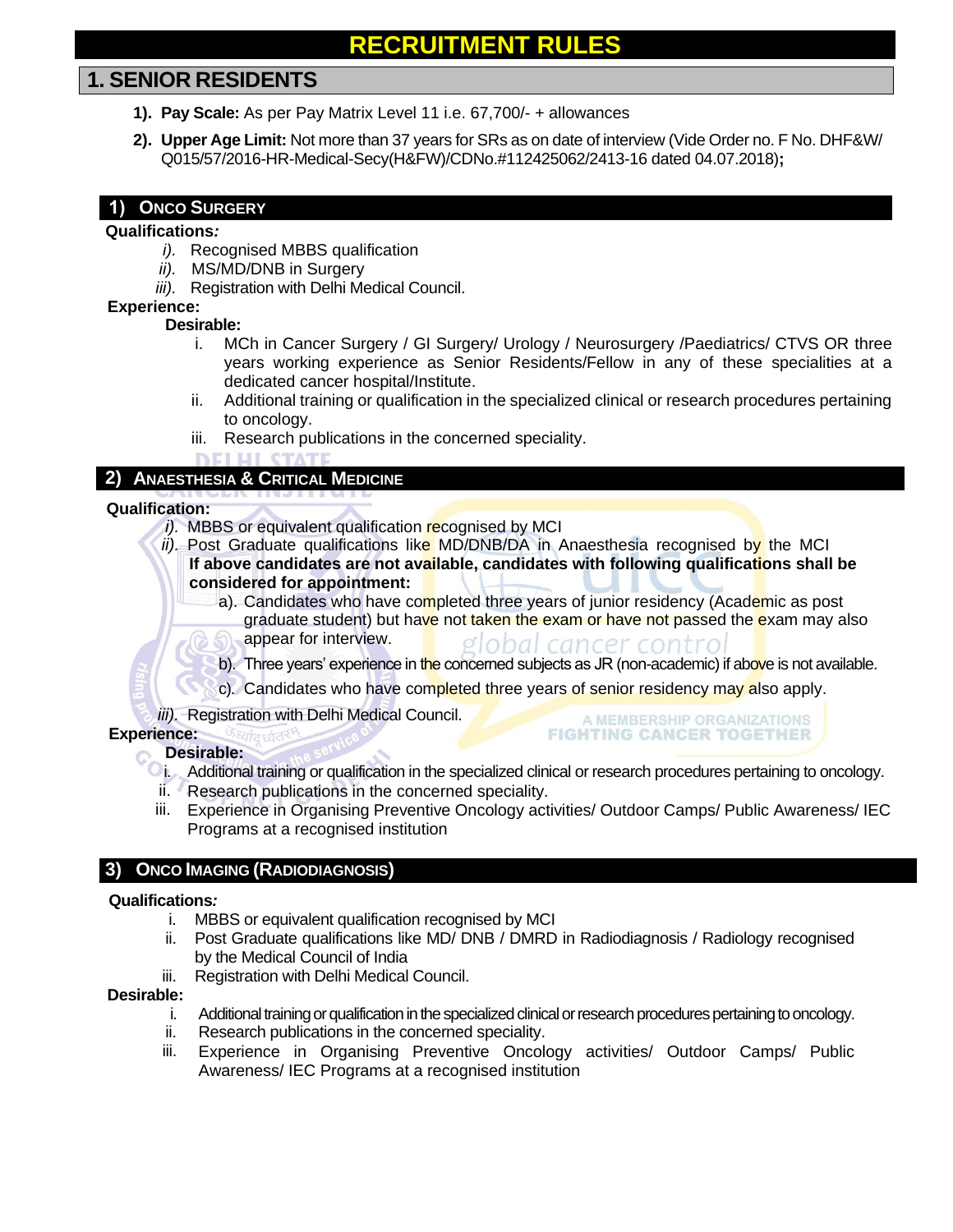### **4) NUCLEAR MEDICINE**

#### **Qualification:**

*i).* MBBS or equivalent qualification recognised by MCI

*ii).* Post Graduate qualifications like MD/DNB/Diploma in Nuclear Medicine, recognised by the MCI. **Desirable:**

- i. Additional training or qualification in the specialized clinical or research procedures pertaining to oncology.
- ii. Research publications in the concerned speciality.
- iii. Experience in Organising Preventive Oncology activities/ Outdoor Camps/ Public Awareness/ IEC Programs at a recognised institution

### **5) SENIOR RESIDENTS (BIOCHEMISTRY & MICROBIOLOGY)**

#### **a). Qualifications***:*

- i. MBBS or equivalent qualification recognised by MCI
- ii. Post Graduate qualifications like MD/DNB in Microbiology / Laboratory Medicine recognised by the Medical Council of India

#### **b). Experience:**

#### **Desirable:**

- *i).* Additional training or qualification in the specialized clinical or research procedures pertaining to oncology.
- *ii).* Research publications in the concerned speciality.

## **1. JUNIOR RESIDENTS**

- **a). Pay Scale:** As per Pay Matrix Level 10 i.e. 56,100/- + allowances
- **b). Upper Age Limit:** 35 years**;**
- **c). Qualifications***:*
	- i. Recognised MBBS qualification (first preference shall be given those whose have passed MBBS during or after 2016).
	- ii. Those who have already completed one year of JRship in any Govt Institution may be
		- considered if fresh candidates re not available
	- iii. Registration with Delhi Medical Council

#### A MEMBERSHIP ORGANIZATIONS **Documents required at the time of joining: -**

| 1. Passport size photographs | 2. $X^{th}$ pass Certificate (age proof)                | 3. All MBBS Mark sheets                                                              |
|------------------------------|---------------------------------------------------------|--------------------------------------------------------------------------------------|
| 4. Attempt Certificate.      | 5. Internship Completion certificate   6.   MBBS Degree |                                                                                      |
| 7. Caste Certificate, if any | 8. Experience certificate, if any                       | 9. Identify proof viz, Aadhar Card, Voter<br>ID card, Driving License, passport etc. |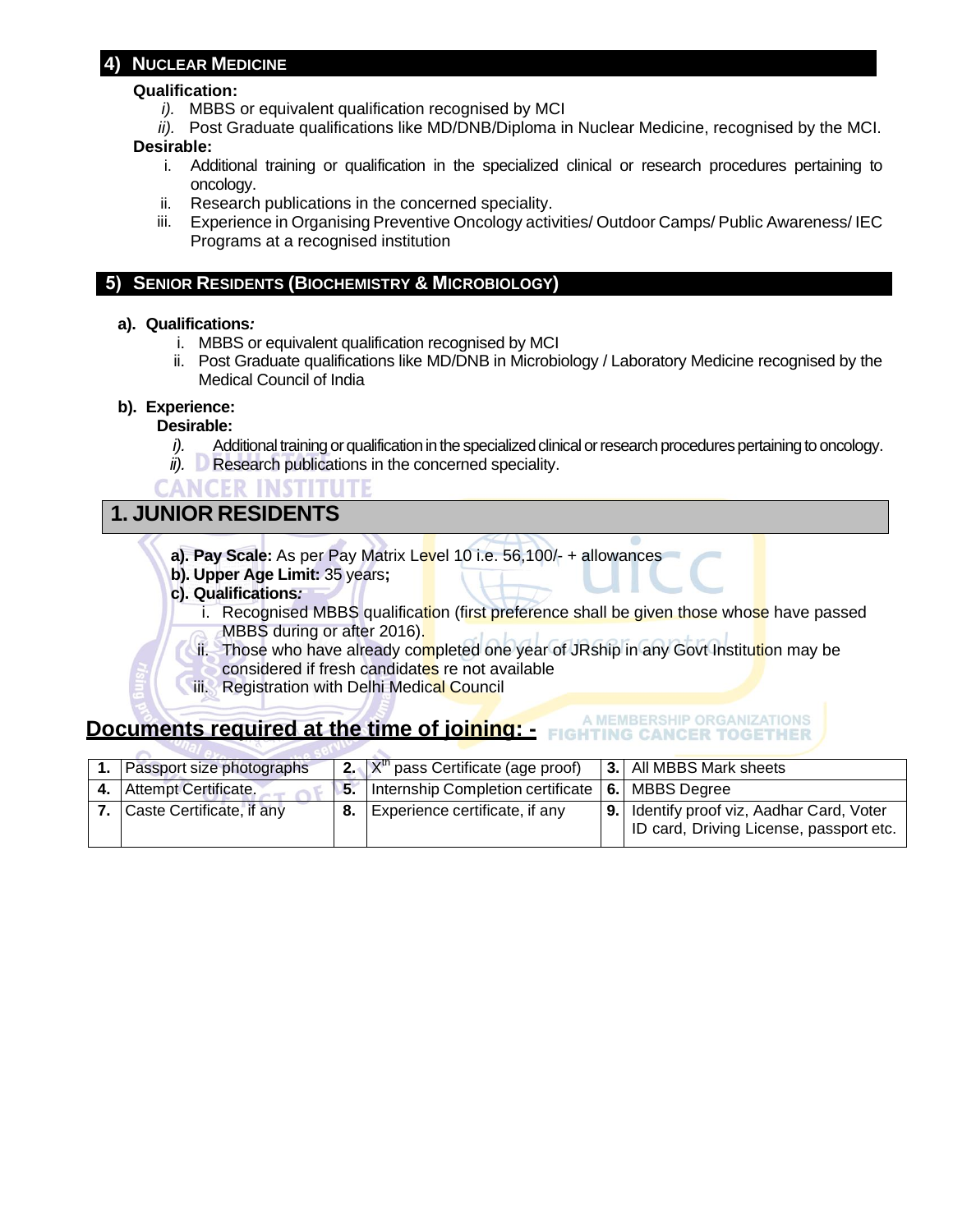# **Duty of Senior Residents**

- 1. His appointment to the post is purely on ad-hoc basis, initially for a period of **44 Days** from the date of his joining against the offered post. The appointment can be extended under Residency Scheme as applicable, If the candidate so desires in writing, subject to availability of vacancy and satisfactory work and conduct.
- 2. The Senior Resident will be directly responsible for supervision of patient care in his unit with the assistance of Junior Residents specially the emergency cases.
- 3. He will be contacted by the Junior Residents on duty in case of emergency. If he thinks necessary, he should consult the physician/surgeon in-charge of the unit or specialist when available.
- 4. He shall not be entitled to any TA/DA for joining against the post.
- 5. He is liable to be posted to any set up managed by Delhi State Cancer Institute, whether in Delhi or Outside Delhi at any stage.
- 6. The appointing authority reserves the right to assign any duty as and when required within or outside the Institution. No extra allowances may be admissible for such assignments.
- 7. While working for this Institute, he shall not directly or indirectly communicate anything adverse to any form of media or to the higher authorities without prior approval of the Director of the Institute.
- 8. He shall not consume tobacco, alcohol or any other intoxicant (except when prescribed on medical grounds) in any form while at the Institute and shall ensure the same for his visitors/quests to the Institute also.
- 9. He shall inform his Aadhar Card No. (alongwith a copy of the Aadhar Card), PAN No. (alongwith a copy of the PAN Card), valid e-mail ID, permanent address and his contact no. at the time of joining the Institute unless specifically exempted for the same by the Competent Authority. A MEMBERSHIP ORGANIZATIONS **FIGHTING CANCER TOGETHER**
- 10. He shall be required to report to the IT Section for getting enrolled into Bio Matric Attendance of this Institute. Monthly salary shall be released after verifying attendance in the Bio Matric System.
- 11. Appointment of Senior Residents on AD-HOC basis is 44 days will not stake/claim over the post and wherever, regular appointee joins his/her services will be terminated without any notice.
- 12. Candidates already working in other organization/hospital are required to submit relieving order from concerned organization/hospital before joining. Without the relevant documents, no acceptance/joining to the post of Senior Resident will be allowed under any circumstances.
- 13. The appointment of SC/ST/OBC candidates is subject to verification of Caste Certificate issued by the competent issuing authority.

### **THE TERMS & CONDITIONS OF APPOINTMENT AS MENTIONED BELOW:**

### 1. **Tenure:**

Initial appointment is for 44 days, which can be extended for further 44 days by giving one day break after receiving written request from the concerned doctor, which is duly recommended & forwarded by the concerned HOD or till regular incumbents join whichever is earlier. The maximum tenure of Senior Resident Post is 03 years including the previous tenure served in any govt. Hospital/Institute/ Organization.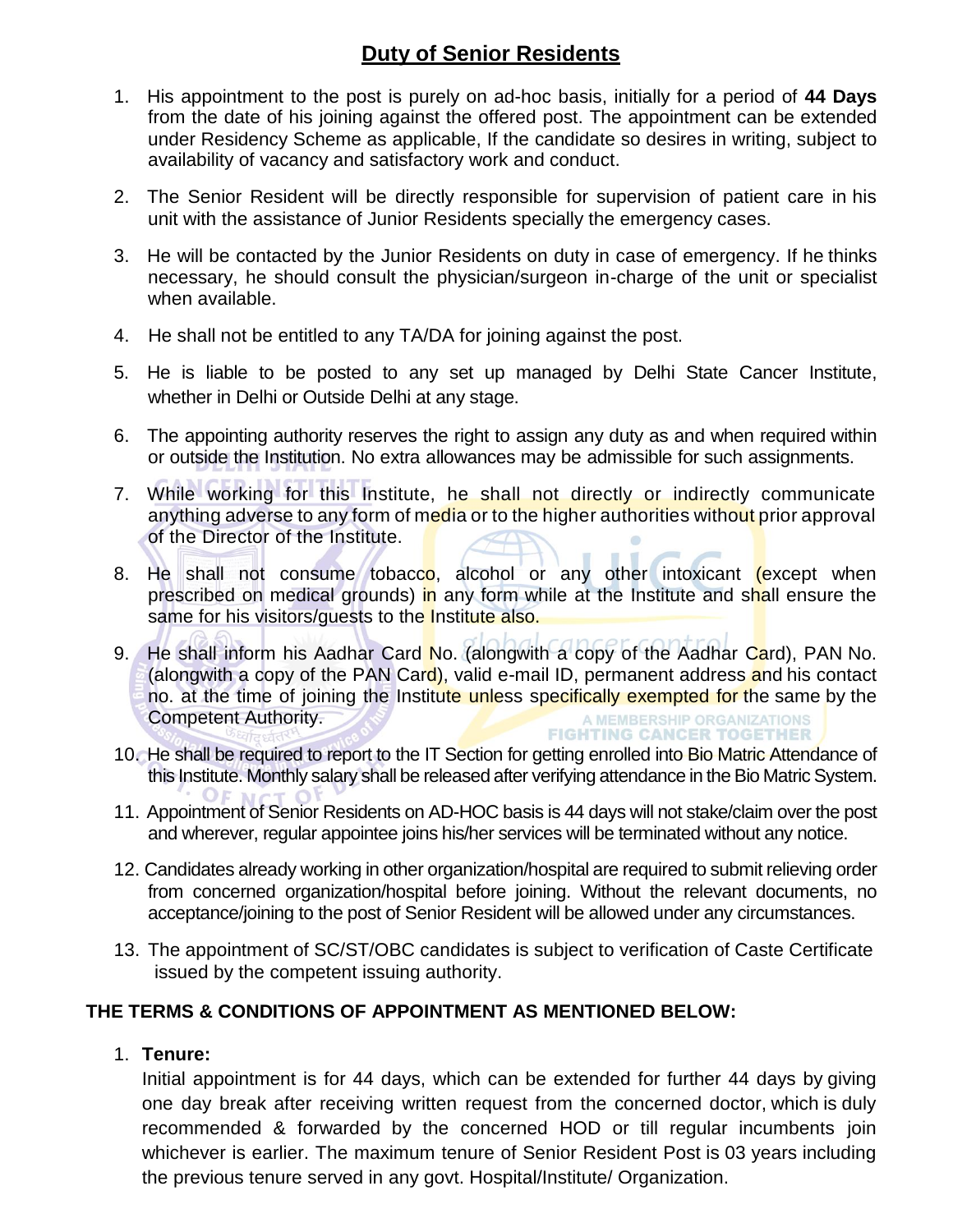### 2. **Pay & Allowances**:

(a) Rs. 67700/- as per  $7<sup>th</sup>$  CPC and other allowances.

### 3. **House Rent Allowance**:

The entitlement of H.R.A. will be as per Govt. Rules.

### 4. **Past Experience**:

The period of service rendered by you as Senior Resident in Govt. Hospitals/ autonomous Bodies founded by the Govt. Prior to this appointment, if any, will count while reckoning the tenure as Senior Resident. An undertaking in this regard is to be furnished with acceptance letter along with documents proof.

### 5. **Medical Examination**:

The candidates are hereby directed to submit certificate of fitness from a registered medical practitioner within 7 days of joining.

### 6. **Private Practice**:

The Private of any kind what so ever is strictly prohibited. Beside the candidates will not work simultaneously as SR in any other hospital. Breach of this condition will result in termination of appointment & necessary proceedings may also be initiated in consultation with DMC for cancellation of certificate of Registration.

### 7. **Registration**:

He/she must have valid registration certificate issued by Delhi Medical Council or should have applied for DMC on or before the date of interview.

### 8. **Discipline**:

He/she will have to wear white coat on duty with the name badge. He/She will not smoke on duty or examining patients.

### 9. **Categories:**

# **FIGHTING CANCER TOGETHER**

- a). For SC/ST/OBC categories: The appointment is provisional and is subject to the verification of the caste/tribe/other backward class certificate through proper channel and if the claim to belong SC/ST/OBC is found false, the services will be terminated forthwith without assigning any reason and without prejudice to such further action that may be taken under the Indian Penal Code for production of false certificates.
- b). For SC candidates: Candidates should inform about the change, if any of their religion to their appointing/administrative authorities immediately after such change. Candidate, who has already changed the religion to SC category, must inform it clearly before joining to the department.

### 10.**Certificate:**

Experience certificate of SR ship will only be issued after the NO DUES CERTIFICATE from all concerned along with leave record.

### 11.**Residency Scheme**:

He/she will work under residency scheme applicable to him/her form time to time.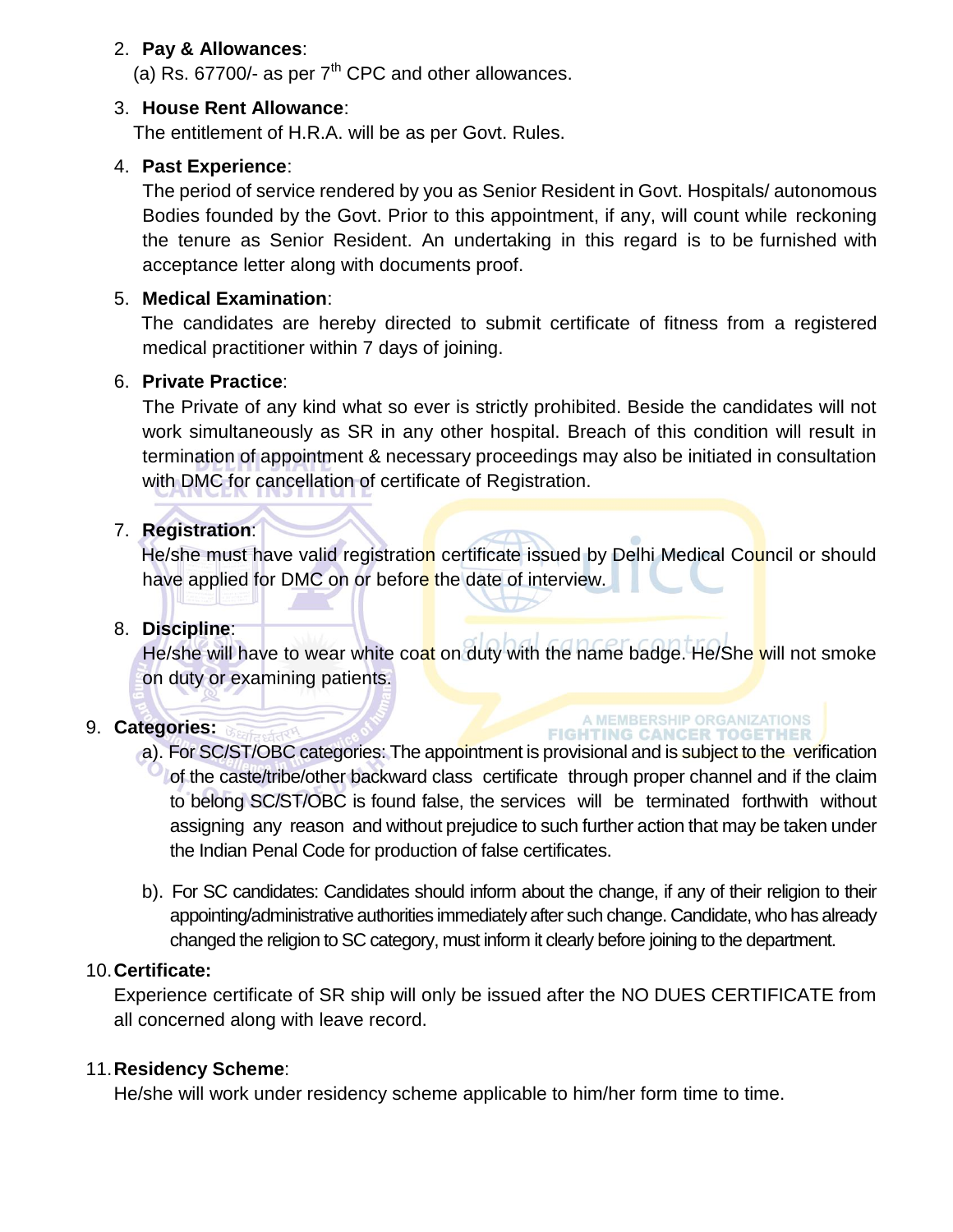### 12.**Leave Entitlement**:

The leave admissible to the Ad-HOC Senior Residents will be 3 ½ days paid leave for 44 days of service rendered by them. In case of unauthorized /wilful absence of duties for more than 7 days, the appointment shall be terminated without assigning any reason. No salary will be paid for any kind of unauthorized absence from duty even by the name of Strike. Further, while issuing the experience certificate the period of unauthorized absence/strike period will be mentioned in it.

### 13.**The appointment will be further subject to**:

- a). The production of certificates of fitness from the resident medical practitioner.
- b). Submission of attested copies of all the certificates of appointment he/she will be required to take an oath of allegiance to constitution of India to take solemn affirmation to the Office in the prescribed Performa.
- c). Verification of character and Antecedent by the District Magistrate of the State/City where he/she has/had been residing for the last five years.
- 14.**Other condition of service will be governed by relevant rules and orders from time to time**: If any declaration given or information furnished by him/her found to be false or if he/she is found to have wilfully suppressed any material, facts/ information he/she is liable to be removed from services and such other action as Govt. May deem necessary.

### 15.**Resignation/Termination**:

The appointment for the above mentioned post (s) on tenure basis, you are required to give seven days prior notice for resignation otherwise are required to deposit Seven days salary in lieu of the prior notice. In case, further extension is not required, the same may be informed seven days before the last day of te<mark>n</mark>ure (i.e. 44<sup>th</sup> days) otherwise seven days salary may be deposited in lieu of the prior notice.

In case of unsatisfactory work and conduct report from the concerned department, the contract appointment shall be terminated and no correspondence shall be entertained in this regard. If termination of services is made due to continue absence of the appointee, on disciplinary grounds, Seven days salary shall be deducted from your salary.

16.All the Selected candidates shall have to attend a compulsory training on BIO- MEDICAL WASTE MANAGEMENT. For venue and schedule of the programmed, must contact I/C Bio Medical Waste Dr Mohd Tajuddin, Deptt of Lab Medicine, DSCI